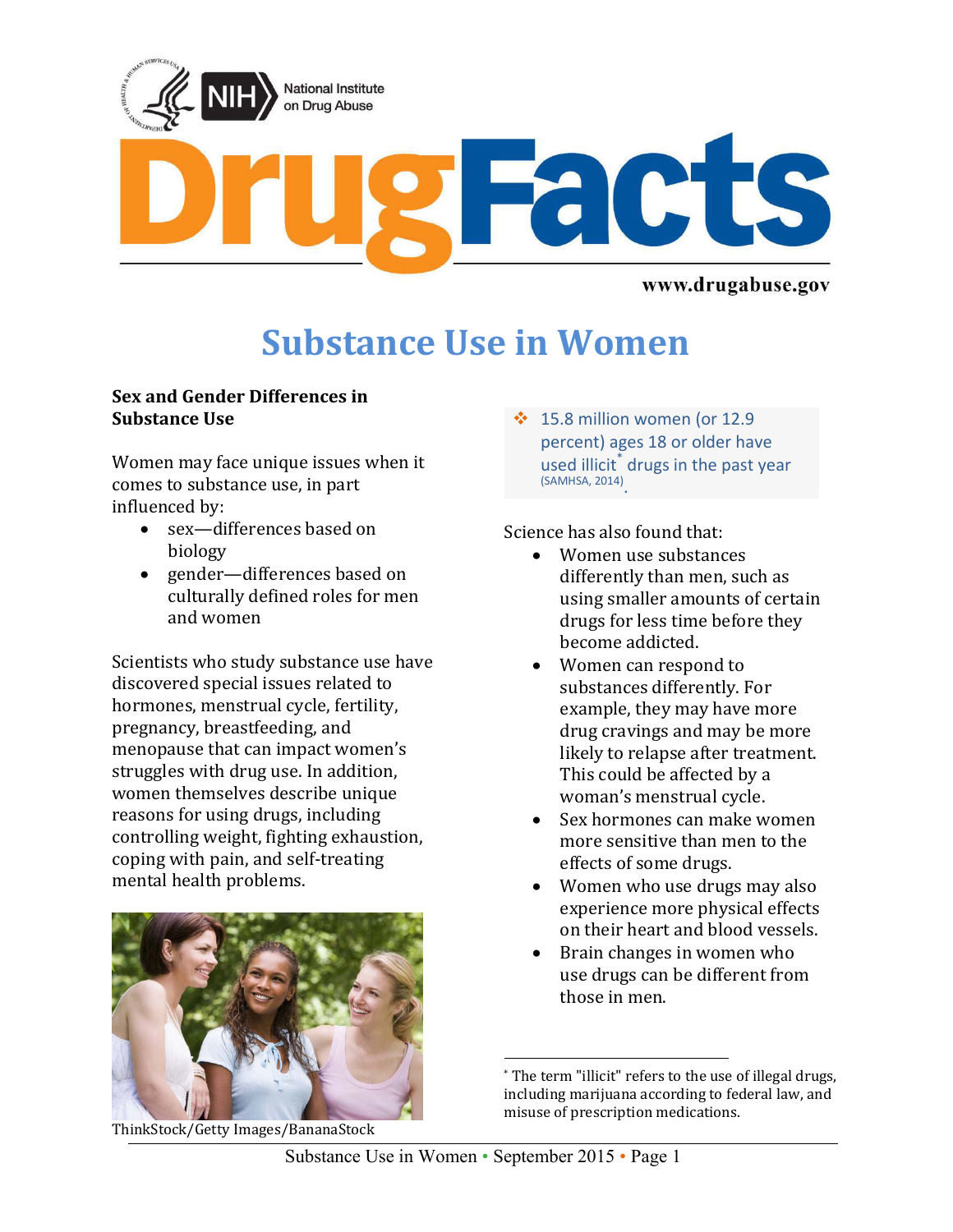- Women may be more likely to go to the emergency room or die from overdose or other effects of certain substances.
- Women who use certain substances may be more likely to have panic attacks, anxiety, or depression.
- Women who are victims of domestic violence are at increased risk of substance use.
- Divorce, loss of child custody, or the death of a partner or child can trigger women's substance use or other mental health disorders.

## **Substance Use While Pregnant and Breastfeeding**

Substance use during pregnancy can be risky to the woman's health and that of her children in both the short and long term. Use of some substances can increase the risk of miscarriage and can cause migraines, seizures, or high blood pressure in the mother, which may affect the baby. In addition, the risk of stillbirth is two to three times greater in women who smoke tobacco or marijuana, take prescription pain relievers, or use illegal drugs during pregnancy (Tobacco, drug use in pregnancy, 2013).

- $\div$  4.6 million women (or 3.8 percent) ages 18 and older have misused prescription drugs in the past year <sup>(SAMHSA, 2014)</sup>.
- Every 3 minutes, a woman goes to the emergency department for prescription painkiller misuse or abuse (CDC Vital Signs, 2013).

When a woman uses substances regularly during pregnancy, the baby may go through withdrawal after birth, a condition called neonatal abstinence syndrome (NAS). Research has shown that NAS can occur with a pregnant

woman's use of opioids, alcohol, caffeine, and some prescription sedatives. The type and severity of a baby's withdrawal symptoms depend on the drug(s) used, how long and how often the mother used, how her body breaks down the drug, and if the baby was born full term or prematurely.



George Doyle/ThinkStock/Getty Images

Also, substance use by the pregnant mother can lead to long-term and even fatal effects, including:

- low birth weight
- birth defects
- small head size
- premature birth
- sudden infant death syndrome
- developmental delays
- problems with learning, memory, and emotional control
- ❖ Smoking tobacco during pregnancy is estimated to have caused 1,015 infant deaths per year from 2005 through 2009 (CDC, 2014) .

Some substances, such as marijuana, alcohol, nicotine, and certain medicines, can be found in breast milk. However, little is known about the long-term effects on a child who is exposed to these substances through the mother's milk. Scientists do know that teens who use drugs while their brains are still developing could be damaging their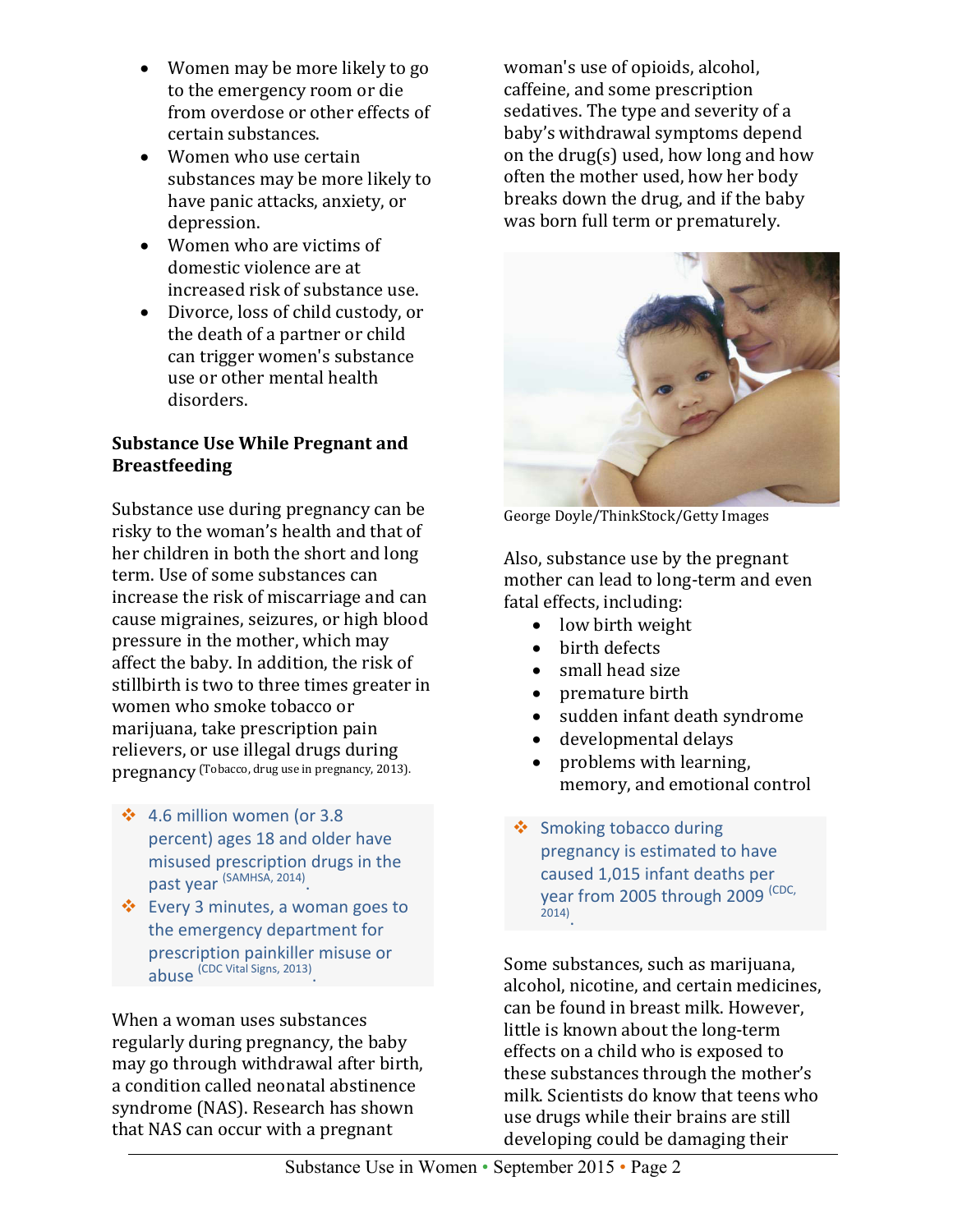brain's learning abilities. Therefore, similar risks for brain problems could exist for drug-exposed babies. Given the potential of all drugs to affect a baby's developing brain, women who are breastfeeding should talk with a health care provider about all of their substance use.

## **Sex and Gender Differences in Drug Treatment**

It is important to note that treatment for substance use disorders in women may progress differently than for men. Women report using some substances for a shorter period of time when they enter treatment. However, women's substance use tends to progress more quickly from first use to addiction. Withdrawal may also be more intense for women. In some cases, women respond differently than men to certain treatments. For instance, nicotine replacement (patch or gum) does not work as well for women as for men.

It can be hard for any person with a substance use disorder to quit. But women in particular may be afraid to get help during or after pregnancy due to possible legal or social fears and lack of child care while in treatment. Women in treatment often need support for handling the burdens of work, home care, child care, and other family responsibilities.

 $\div$  If a pregnant woman attempts to withdraw suddenly from addictive drugs and alcohol without medical help, she can put the baby at risk.

Specific programs can help pregnant women safely stop drug use and also provide prenatal care. Certain types of treatment have shown positive results, especially if they provide services such as child care, parenting classes, and job training. Medicines can help treat opioid use disorders in pregnant women, although some babies still need treatment for withdrawal symptoms. However, outcomes are better for the baby if the mother takes treatment medicine during pregnancy than if she continues to use opioids.

## **Learn More**

For more information about substance use in women, visit:

[www.drugabuse.gov/publications/rese](http://www.drugabuse.gov/publications/research-reports/substance-use-in-women/summary) [arch-reports/substance-use-in](http://www.drugabuse.gov/publications/research-reports/substance-use-in-women/summary)[women/summary](http://www.drugabuse.gov/publications/research-reports/substance-use-in-women/summary)

This publication is available for your use and may be reproduced **in its entirety** without permission from NIDA. Citation of the source is appreciated, using the following language:

Source: National Institute on Drug Abuse; National Institutes of Health; U.S. Department of Health and Human Services.

Updated September 2015